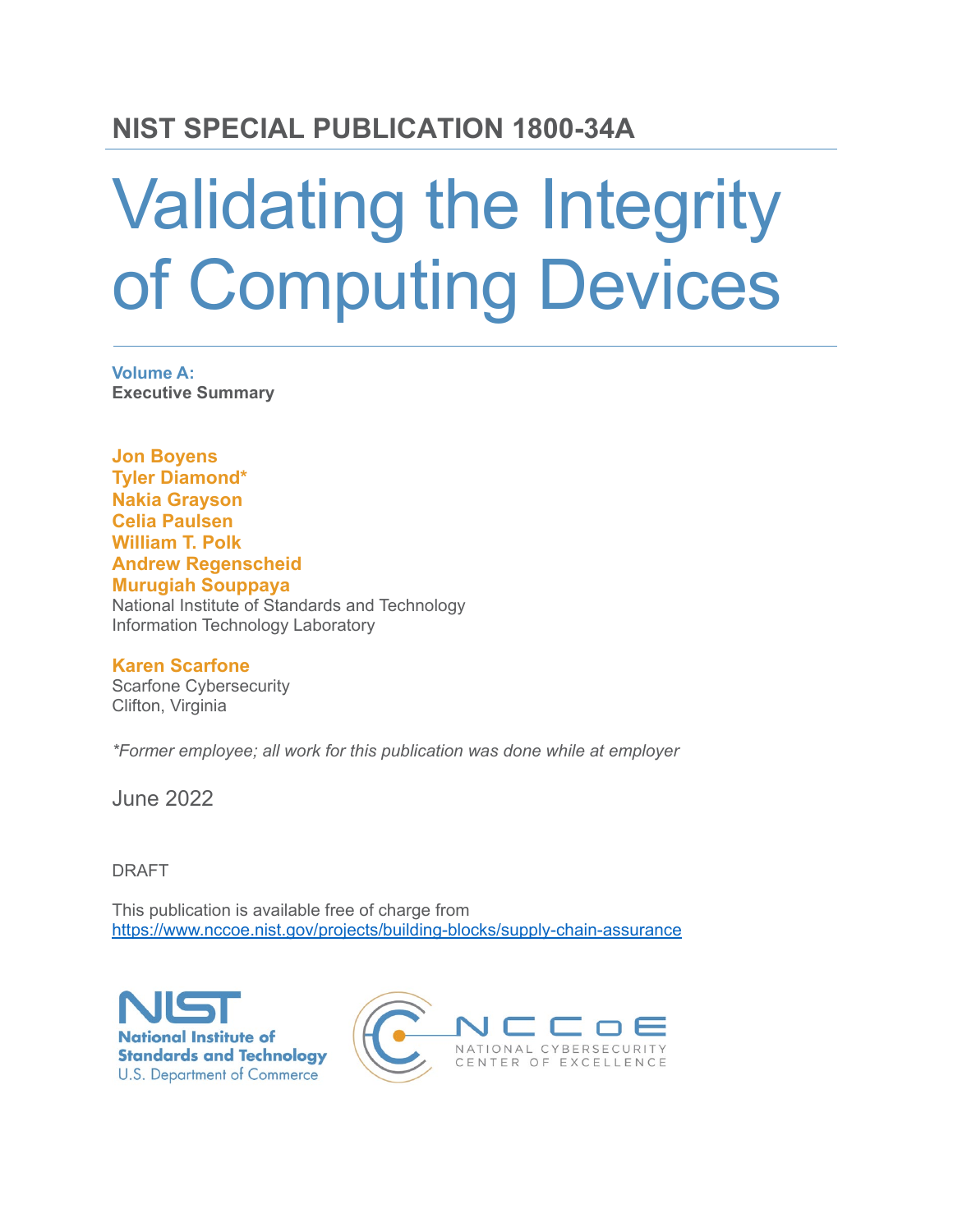## 1 Executive Summary

- 2 Organizations are increasingly at risk of cyber supply chain compromise, whether intentional or
- 3 unintentional. Cyber supply chain risks include counterfeiting, unauthorized production, tampering,
- 4 theft, and insertion of unexpected software and hardware. Managing these risks requires ensuring the
- 5 integrity of the cyber supply chain and its products and services. This project will demonstrate how
- 6 organizations can verify that the internal components and system firmware of the computing devices
- 7 they acquire are genuine and have not been unexpectedly altered during manufacturing, distribution, or
- 8 operational use.

#### 9 **CHALLENGE**

- 10 Technologies today rely on complex, globally distributed and interconnected supply chain ecosystems to
- 11 provide highly refined, cost-effective, and reusable solutions. Most organizations' security processes
- 12 consider only the visible state of computing devices. The provenance and integrity of a delivered device
- 13 and its components are typically accepted without validating through technology that there were no
- 14 unexpected modifications. Provenance is the comprehensive history of a device throughout the entire
- 15 life cycle from creation to ownership, including changes made within the device or its components.
- 16 Assuming that all acquired computing devices are genuine and unmodified increases the risk of a
- 17 compromise affecting products in an organization's supply chain, which in turn increases risks to
- 18 customers and end users.
- 19 Organizations currently lack the ability to readily distinguish trustworthy products from others. Having
- 20 this ability is a critical foundation of cyber supply chain risk management (C-SCRM). C-SCRM is the
- 21 process of identifying, assessing, and mitigating the risks associated with the distributed and
- 22 interconnected nature of supply chains. C-SCRM presents challenges to many industries and sectors,
- 23 requiring a coordinated set of technical and procedural controls to mitigate cyber supply chain risks
- 24 throughout manufacturing, acquisition, provisioning, and operations.

**This practice guide can help your organization:**

- Avoid using compromised technology components in your products
- Enable your customers to readily verify that your products are genuine and trustworthy
- Prevent compromises of your own information and systems caused by acquiring and using compromised technology products

#### 25 **SOLUTION**

- 26 To address these challenges, the NCCoE is collaborating with technology vendors to develop a prototype
- 27 implementation in harmony with the National Initiative for Improving Cybersecurity in Supply Chains
- 28 (NIICS), which emphasizes tools, technologies, and guidance focused on the developers and providers of
- 29 technology. NIICS' mission is to help organizations build, evaluate, and assess the cybersecurity of
- 30 products and services in their supply chains. This project aligns with that mission by demonstrating how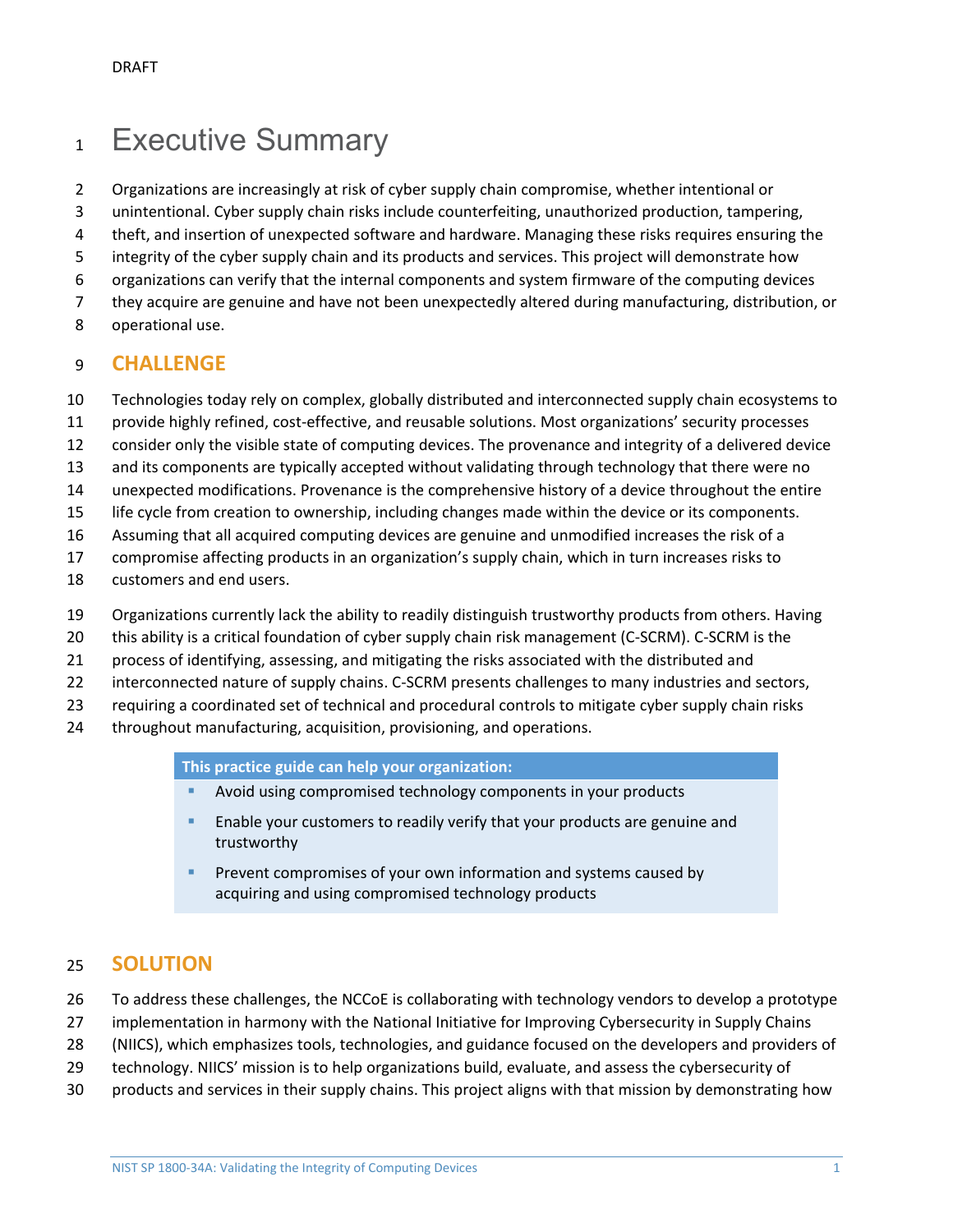- organizations can verify that the internal components of the computing devices they acquire are
- genuine and have not been tampered with. This prototype relies on device vendors storing information
- within each device and organizations using a combination of commercial off-the-shelf and open-source
- tools that work together to validate the stored information. By doing this, organizations can reduce the
- risk of compromise to products within their supply chains.
- In this approach, device vendors create an artifact within each device that securely binds the device's
- attributes to the device's identity. The customer who acquires the device can validate the artifact's
- source and authenticity, then check the attributes stored in the artifact against the device's actual
- attributes to ensure they match. A similar process can be used to periodically verify the integrity of
- computing devices while they are in use.
- Authoritative information regarding the provenance and integrity of the components provides a strong
- basis for trust in a computing device. Hardware roots of trust are the foundation upon which the
- computing system's trust model is built, forming the basis in hardware for providing one or more
- security-specific functions for the system. Incorporating hardware roots of trust into acquisition and
- lifecycle management processes enables organizations to achieve better visibility into supply chain
- attacks and to detect advanced persistent threats and other attacks. By leveraging hardware roots of
- trust as a computing device traverses the supply chain, we can maintain trust in the computing device
- 48 throughout its operational lifecycle.
- This project will address several processes, including:
- how to create verifiable descriptions of components and platforms, which may be done by original equipment manufacturers (OEMs), platform integrators, and even information technology (IT) departments;
- how to verify devices and components within the single transaction between an OEM and a customer; and
- how to verify devices and components at subsequent stages in the system lifecycle in the operational environment.
- This project will also demonstrate how to inspect the verification processes themselves.
- The following is a list of the project's collaborators.

| <b>Collaborator</b>                                                   | <b>Security Capability or Component</b>                                                                                                                                              |
|-----------------------------------------------------------------------|--------------------------------------------------------------------------------------------------------------------------------------------------------------------------------------|
| ARCHER                                                                | Integrated Risk Management Platform, Incident<br>Management, Integrating Data from Asset Discovery<br>and Management and Security Information and Event<br>Management (SIEM) Systems |
| <b>DELL</b> Technologies                                              | Manufacturer, Platform Integrity Validation System                                                                                                                                   |
| $\left(\begin{smallmatrix}\n\alpha\\ \beta\n\end{smallmatrix}\right)$ | Platform Integrity Validation System                                                                                                                                                 |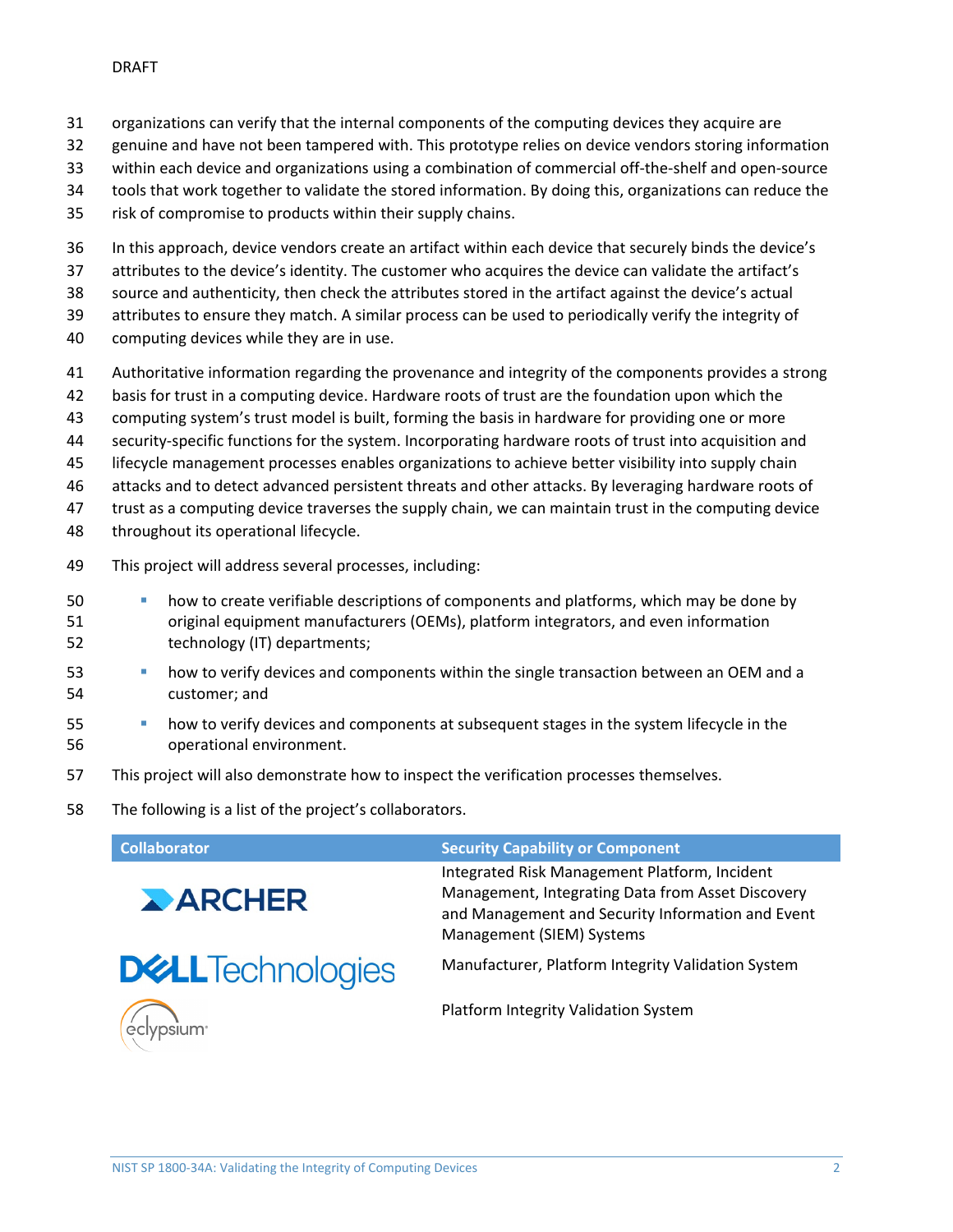

- While the NCCoE is using a suite of commercial products to address this challenge, this guide does not
- endorse these particular products, nor does it guarantee compliance with any regulatory initiatives. Your
- organization's information security experts should identify the products that will best integrate with
- your existing tools and IT system infrastructure. Your organization can adopt this solution or one that
- adheres to these guidelines in whole, or you can use this guide as a starting point for tailoring and
- implementing parts of a solution.

### **HOW TO USE THIS GUIDE**

- Depending on your role in your organization, you might use this guide in different ways:
- **Business decision makers, including chief information security and technology officers** can use this
- part of the guide, *NIST SP 1800-34a: Executive Summary*, to understand the drivers for the guide, the
- cybersecurity challenge we address, our approach to solving this challenge, and how the solution could
- benefit your organization.
- **Technology, security, and privacy program managers** who are concerned with how to identify,
- understand, assess, and mitigate risk can use *NIST SP 1800-34b: Approach, Architecture, and Security*
- *Characteristics*. It describes what we built and why, including the risk analysis performed and the
- security/privacy control mappings.
- **IT professionals** who want to implement an approach like this can make use of *NIST SP 1800-34c: How-*
- *To Guides*. It provides specific product installation, configuration, and integration instructions for
- building the example implementation, allowing you to replicate all or parts of this project.